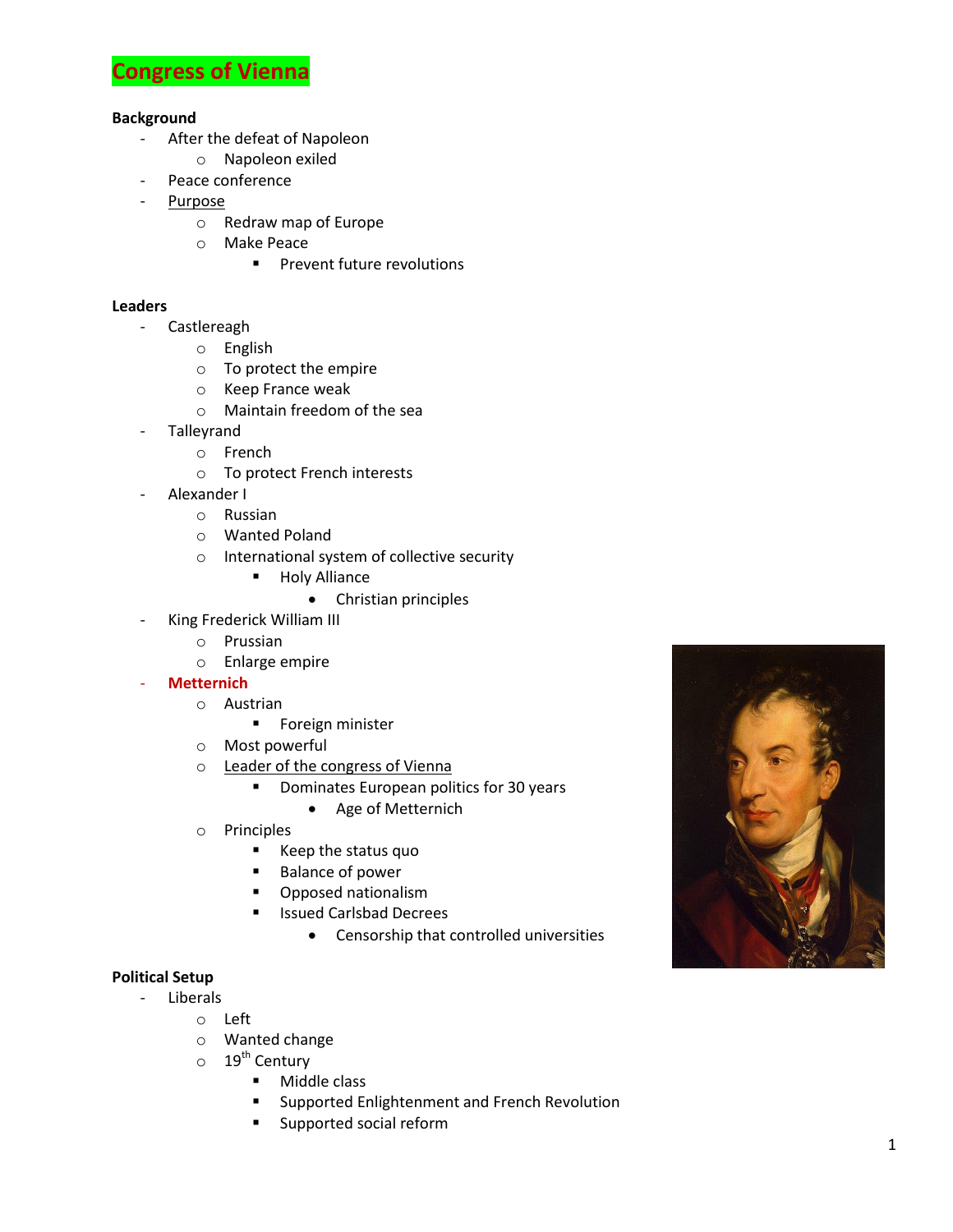- Reason, progress, social reform
- Wanted political reform
	- Written constitutions
	- Limited monarchy or republic
- Extended suffrage to all eligible citizens
- Favored break-up of large empires
- Individual freedoms
	- Speech
	- Religion
	- Press

## **Conservatives**

- o Right
	- o Opposed change
	- $\circ$  19<sup>th</sup> century
		- **Upper class**
		- **Supported old regime**
		- **Favored old traditions** 
			- Wanted to go back to the old times
			- Undo French Revolution
				- o And prevent future revolutions
		- Supported status quo
			- The way things always have been
		- Favored law order stability
		- Opposed to political change
			- Monarchy
			- Legitimacy
				- o Return old king
				- o Hereditary monarchy
		- Restrict vote
		- Restrict civil rights
			- Censorship
			- **•** Established church
		- **•** Opposed to nationalism and liberalism
- o Ideology
- 1<sup>st</sup> Treaty of Paris
	- o 1814
	- o Very lenient because wanted to maintain peace
		- **Also solidify power of Louis XVIII**
	- o Restored 1792 borders
	- o No indemnity or reparations
	- o No occupation army
	- o Napoleon to Elba
		- Him not staying messed this up
- 2<sup>nd</sup> Treaty of Paris
	- o 1815
	- o Peace with France after 100 days and Waterloo
	- o More severe
		- Restored 1790 borders
		- **Indemnity imposed**
		- **•** Occupying army until debt is paid